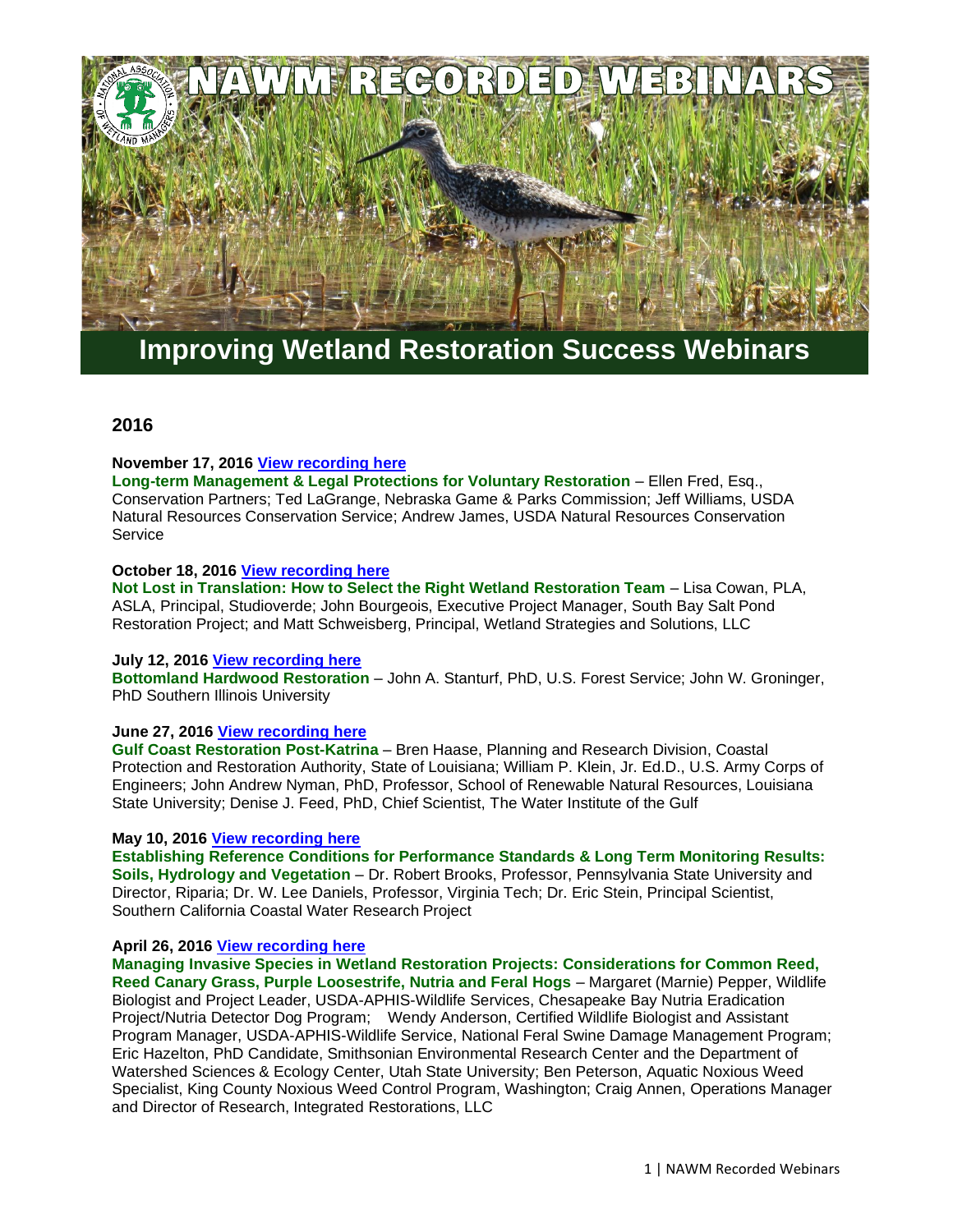# **February 23, 2016 [View recording here](https://nawm.org/nawm/nawm-webinarscalls/9230-2016-past-webinars-improving-wetland-restoration-success-project#022316webinar)**

**Water Rights & Wetland Restoration** – Alan J. Leak, P.E., Program Manager, Water Rights and Infrastructure at RESPEC and Julie A. Merritt, Water Resources Specialist/Project Manager, WGM Group

# **February 2, 201[6 View recording here](https://nawm.org/nawm/nawm-webinarscalls/9230-2016-past-webinars-improving-wetland-restoration-success-project#020216webinar)**

**Evaluating the Ecological Performance of Compensatory Mitigation** – Joseph A. Morgan, U.S. Environmental Protection Agency, Wetlands Division; Dr. Eric Stein, Southern California Coastal Water Research Project; and Dr. Siobhan Fennessy, Kenyon College

# **2015**

# **December 15, 2015 [View recording here](https://nawm.org/nawm/nawm-webinarscalls/9232-2015-past-webinars-improving-wetland-restoration-success-project-2#121515webinar)**

**Improving Wetland Restoration "Success": What We've Learned So Far** – Jeanne Christie, Executive Director and Marla Stelk, Policy Analyst, Association of State Wetland Managers; David Olson, U.S. Army Corps of Engineers; Mary Kentula, U.S. Environmental Protection Agency's, National Health and Environmental Effects Laboratory's, Western Ecology Division and Larry Urban, Montana Department of Transportation

# **November 19, 2015 [View recording here](https://nawm.org/nawm/nawm-webinarscalls/9232-2015-past-webinars-improving-wetland-restoration-success-project-2#111915webinar)**

**Novel Ecosystems and Restoration** – Joy Zedler, Professor of Botany and Aldo Leopold Chair of Restoration Ecology, University of Wisconsin-Madison; and Marilyn Jordan, Former Senior Conservation Scientist, The Nature Conservancy on Long Island, NY

# **October 13, 2015 [View recording here](https://nawm.org/nawm/nawm-webinarscalls/9232-2015-past-webinars-improving-wetland-restoration-success-project-2#101315webinar)**

**Wetland Restoration in Urban and Highly Disturbed Landscapes** – Tom Ries, Ecosphere Restoration Institute; Steven I. Apfelbaum, Applied Ecological Services, Inc.; and Alexander J. Felson, Yale University School of Architecture & School of Forestry and Environmental Studies

#### **September 8, 2015 [View recording here](https://nawm.org/nawm/nawm-webinarscalls/9232-2015-past-webinars-improving-wetland-restoration-success-project-2#webianr090815)**

**Stream-Wetland Restoration** – Will Harman, Stream Mechanics and Matt Daniels, River Design Group, Inc.

# **July 14, 2015 [View recording here](https://nawm.org/nawm/nawm-webinarscalls/9232-2015-past-webinars-improving-wetland-restoration-success-project-2#71415)**

**Peat Land Restoration** – Norman Famous & Marcia Spencer-Famous, Spencer-Famous Environmental Consultants; Richard Weber, NRCS Wetland Team; and Larry Urban, Montana Department of **Transportation** 

# **June 9, 2015 [View recording here](https://nawm.org/nawm/nawm-webinarscalls/9232-2015-past-webinars-improving-wetland-restoration-success-project-2#060915)**

**Riverine/Riparian Wetland Restoration** – Richard Weber, NRCS Wetland Team, CNTSC and Larry Urban, Montana Department of Transportation

# **May 19, 2015 [View recording here](https://nawm.org/nawm/nawm-webinarscalls/9232-2015-past-webinars-improving-wetland-restoration-success-project-2#051915)**

**Prairie Pothole Restoration** – Sue Galatowitsch, University of Minnesota and Carter Johnson, South Dakota State University

# **April 21, 2015 [View recording here](https://nawm.org/nawm/nawm-webinarscalls/9232-2015-past-webinars-improving-wetland-restoration-success-project-2#042115)**

**Vernal Pool Restoration – How to Restore the Landscape** – Mick Micacchion, Midwest Biodiversity Institute; Christina M. Schaefer, Schaefer Ecological Solutions; and Aram J.K. Calhoun, The University of Maine

# **March 17, 2015 [View recording here](https://nawm.org/nawm/nawm-webinarscalls/9232-2015-past-webinars-improving-wetland-restoration-success-project-2#031715)**

**Pacific Coast Wetland Restoration** – Charles ("Si") Simenstad, University of Washington and John Callaway, University of San Francisco

# **February 17, 2015 [View recording here](https://nawm.org/nawm/nawm-webinarscalls/9232-2015-past-webinars-improving-wetland-restoration-success-project-2#021715)**

**Playa and Rainwater Basin Restoration** – Rich Weber, NRCS Wetland Team, CNTSC and Ted LaGrange, Nebraska Game & Parks Commission